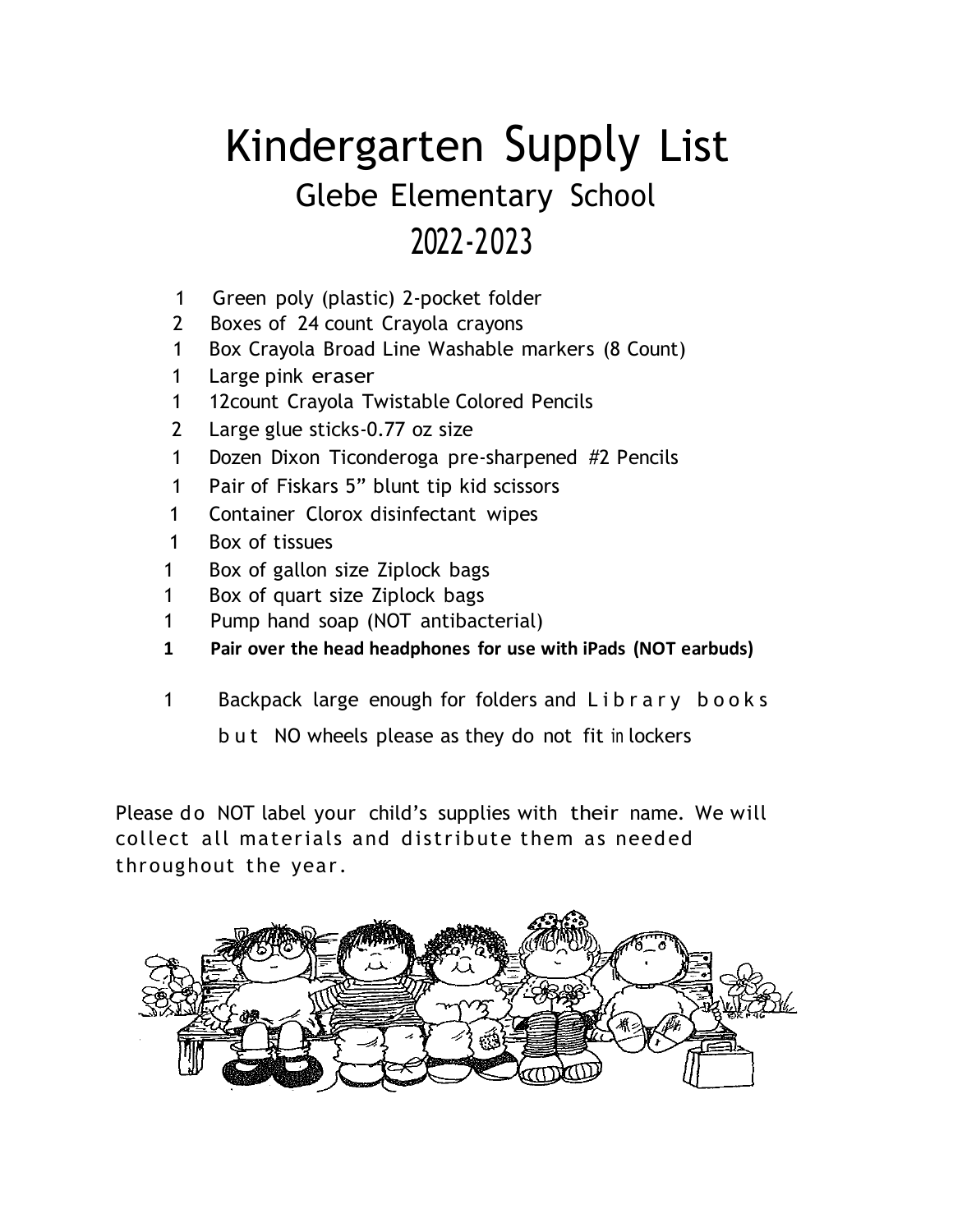### **Glebe Elementary School**

## **1 st Grade Supply List**

#### **2022-2023**

- 1 pack Expo low-odor, fine point, dry erase marker, black only (4 pack)
- 2 dozen Dixon Ticonderoga pre-sharpened #2 pencils
- 1 each 2-pocket poly (plastic) folder, with center brads 1 red, 1 yellow, 1 blue, and 1 green
- 1 pair Scissors for kids, 5" blunt tip, latex free
- 2 box Crayola crayons, tuck box, 24/ box
- 3 boxes Crayola washable classic colors markers, wide tip 8/set
- 3 boxes Crayola, 12/set colored pencils
- 3 each Pink Pearl Eraser, large
- 4 each Large Elmer's washable glue sticks
- 1 box Clorox wipes
- 2 boxes Tissues
- 3 each Spiral notebook (1green, 1 red and 1blue)
- 1 pair Headphone over the head, not ear buds (for use with iPads)
- Optional item: 3x5 Index cards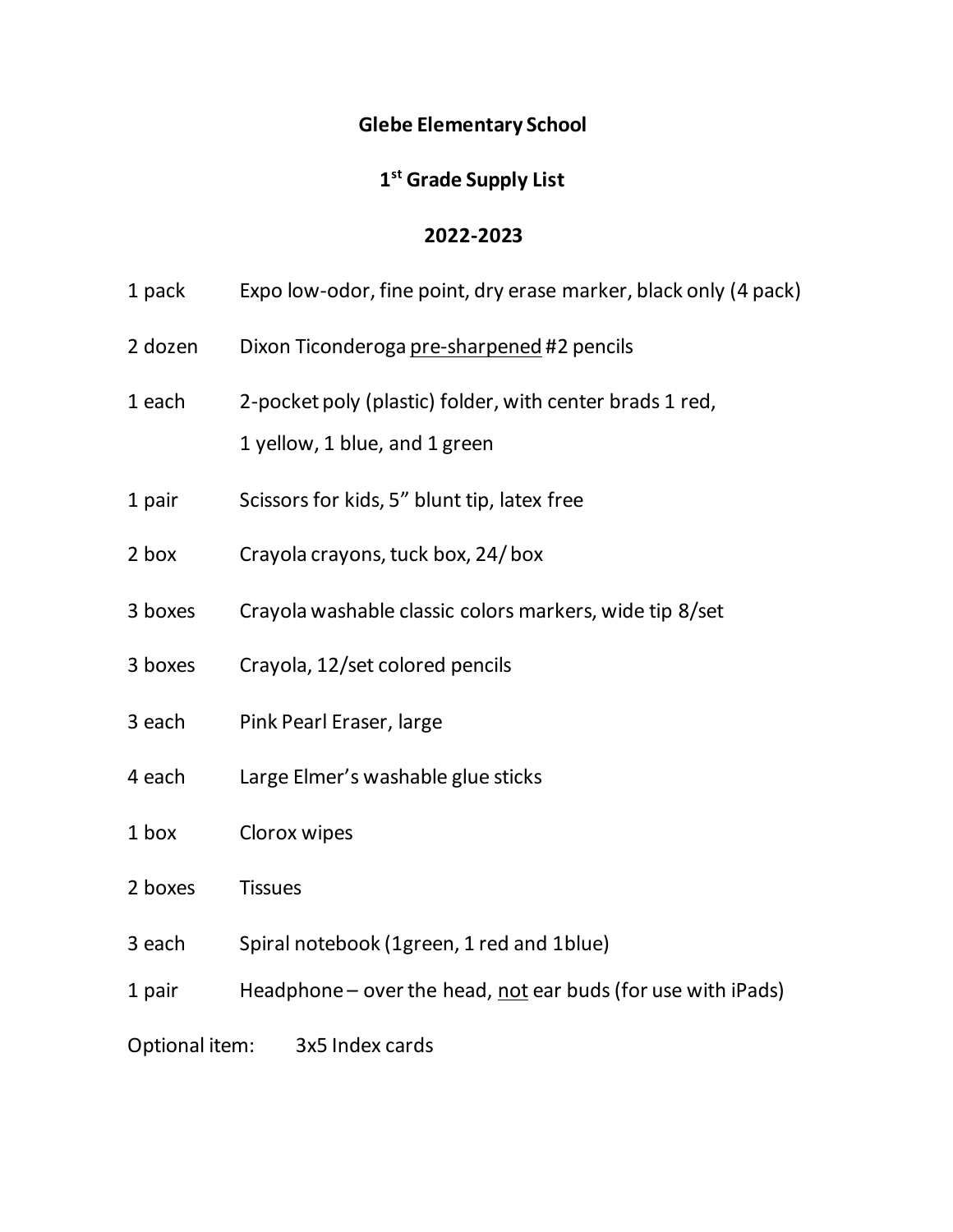Dear Parents,

Please bring these items to school during Meet the Teacher or on the first day of school. Please make sure pencils are sharpened. Thank you for your time and support.

Thank you,

The Second-Grade Team

#### **Second Grade Supply List 2022-2023**

| $2dz$ #2 | Pencils-Dixon Ticonderoga-sharpened |  |
|----------|-------------------------------------|--|
|          |                                     |  |

- 1 box of 24 Crayola Crayons (not twistable)
- 1 box of 12 Crayola Colored Pencils
- 1 box of 8 Crayola Thin Markers
- 12 Elmer's Glue Sticks small
- 4 Pocket **plastic** folders (1 red, 1 yellow, 1 blue, 1 green)
- 3 Spiral notebooks, wide rule (1 red, 1 yellow, green)
- 1 Marble Composition Notebook-wide ruled
- 8 Thin dry erase markers- black
- 1 Pair Fiskars Scissors, "For Kids", 5", blunt tip
- 2 Large pink erasers
- 2 Highlighters-yellow
- 3 3x3 Sticky notes, pads of 100 sheets
- 1 Tissues Box
- 1 Pump of bottle hand soap (cannot be antibacterial)
- 1 Container of disinfectant wipes (ie:clorox)
- 1 Pair Headphones- Over the head, not ear buds. (For use with iPads)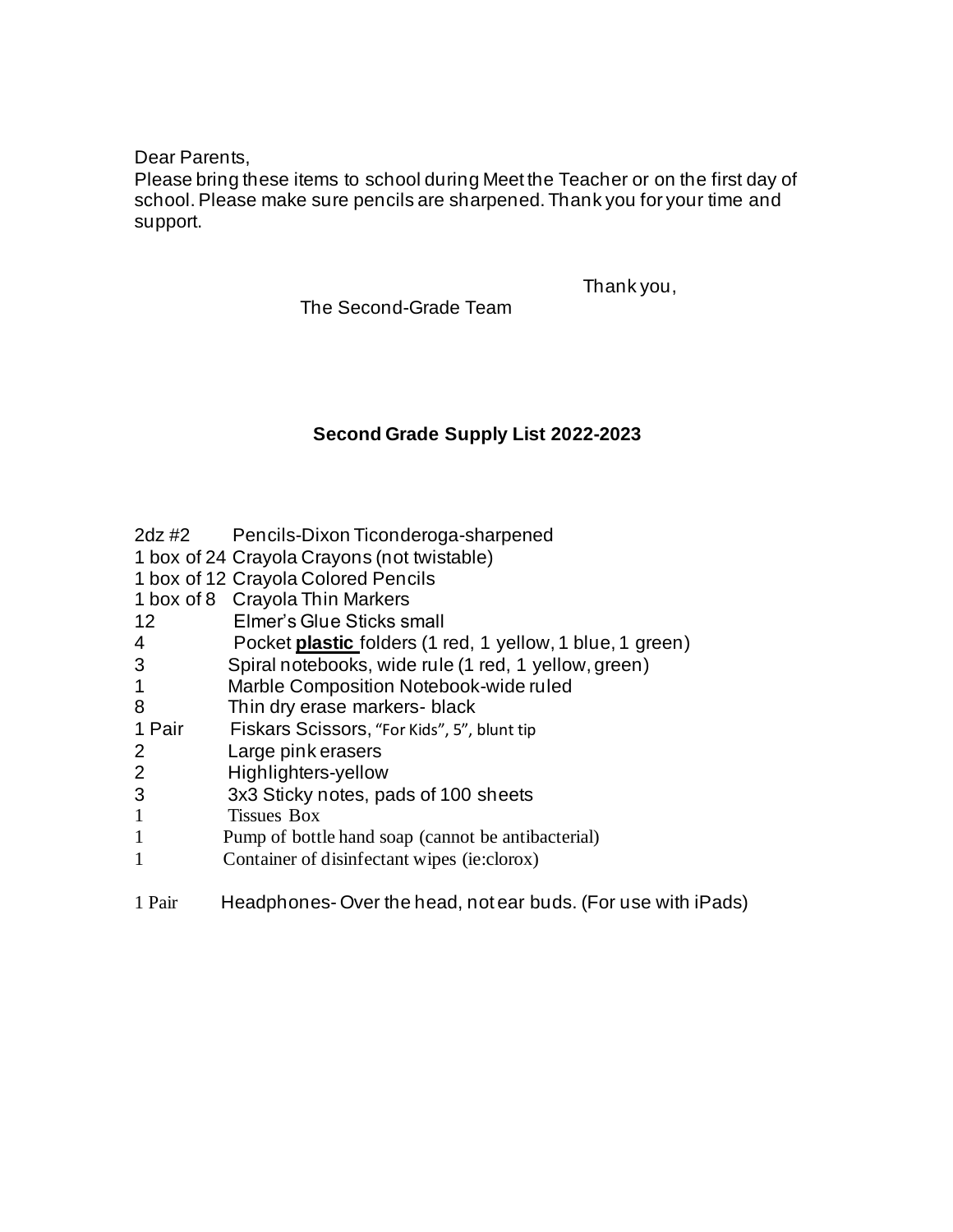# GLEBE ELEMENTARY SCHOOL

#### THIRD GRADE SUPPLY LIST 2022-2023

| 4doz           | Pencils #2 sharpened (Dixon or Ticonderoga)                                                           |
|----------------|-------------------------------------------------------------------------------------------------------|
| 1 set          | <b>Colored Pencils</b>                                                                                |
| 4              | Large Glue Stick                                                                                      |
| 1 pair         | Fiskars Scissors, "For Kids", 5", pointed tip                                                         |
| 6 total        | Two-pocket folders, 1each of red, green, yellow, blue, orange, purple (Plastic<br>folders, not paper) |
| 5 total        | Spiral Notebooks, 1each of red, green, yellow, blue, and orange                                       |
| 1              | Pencil case, fabric 3 hole                                                                            |
| 2              | Eraser, pink, large                                                                                   |
| 1 pack of 4    | Expothick dry erase markers-black                                                                     |
| $\mathbf{1}$   | Dry erase board eraser                                                                                |
| $\overline{2}$ | Thick Highlighters - Yellow                                                                           |
| 1 Box          | Ziploc Gallon bags                                                                                    |
| \$5            | <b>Recorder for Music</b>                                                                             |
| \$5            | <b>Tote Fund</b>                                                                                      |
| 2              | <b>Tissues Boxes</b>                                                                                  |
| $\overline{2}$ | Containers of disinfectant wipes (ie: clorox)                                                         |
| 1 Pair         | Headphones-Over the head, not ear buds. (For use with iPads)                                          |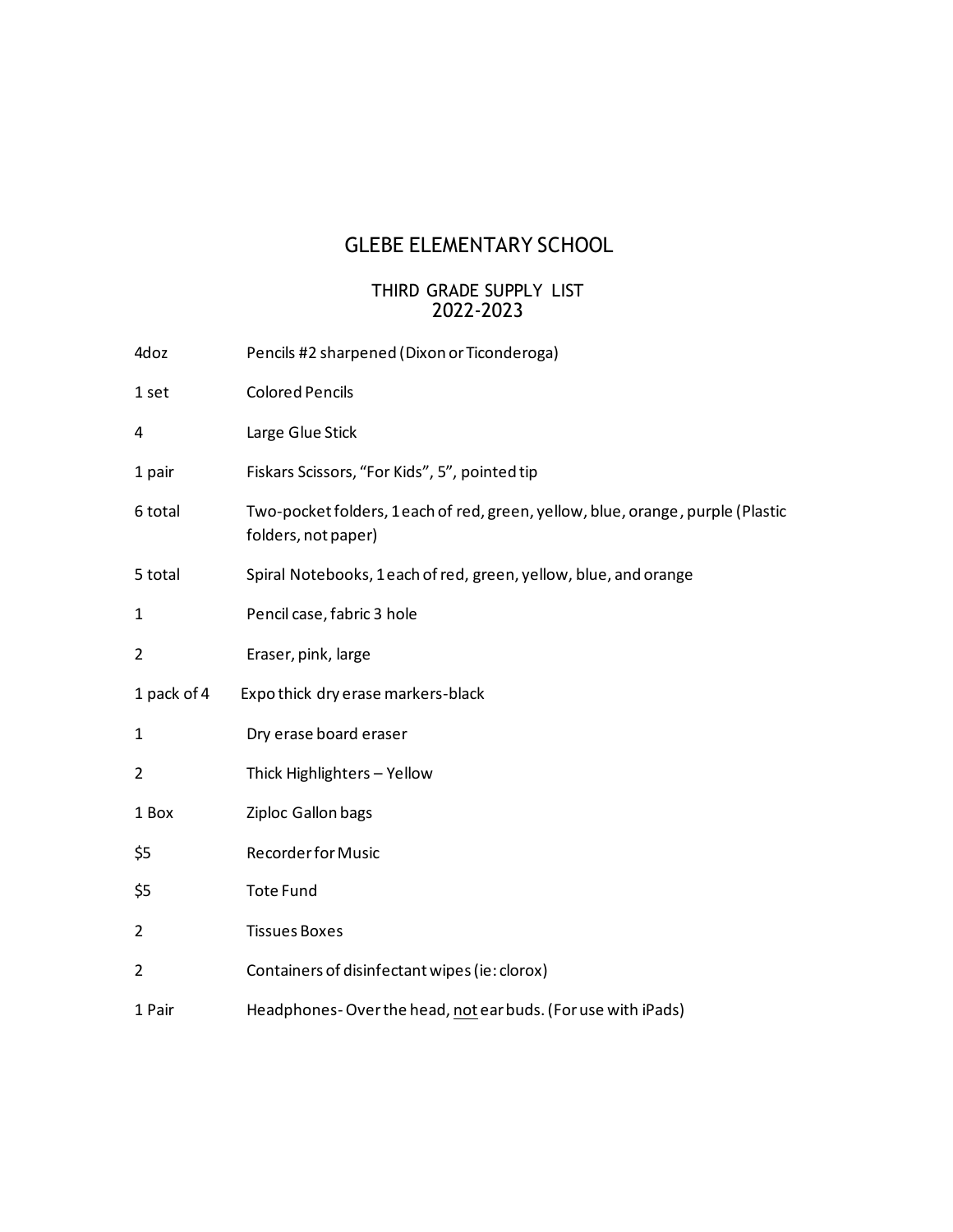#### Glebe Elementary th Grade 2022-23 Supply List

- Nylon zippered pencil pouch, **NOT** a pencil box
- Hand pencil sharpener
- Black marble composition notebooks, wide ruled, 100 sheets (1 for Math and 2 for Language Arts)
- Spiral wide-ruled notebook, plastic cover, wide ruled,100 pages
- **PLASTIC** (not paper) pocket folders- 1 green, 1 blue and 1 red
- Highlighter
- 6dozen # 2 pencils, sharpened.
- pair Scissors, 5" pointed tip
- **LARGE** Elmer's glue sticks
- box Colored pencils, 12 count
- Container disinfectant wipes (ie:clorox)
- Pump of bottle hand soap (cannot be antibacterial)
- 1pk Looseleaf wide ruled paper
- 1pk Crayola wide markers
- Ruler
- 1 pair Headphones- if your child does not own a pair from 3rd grade.